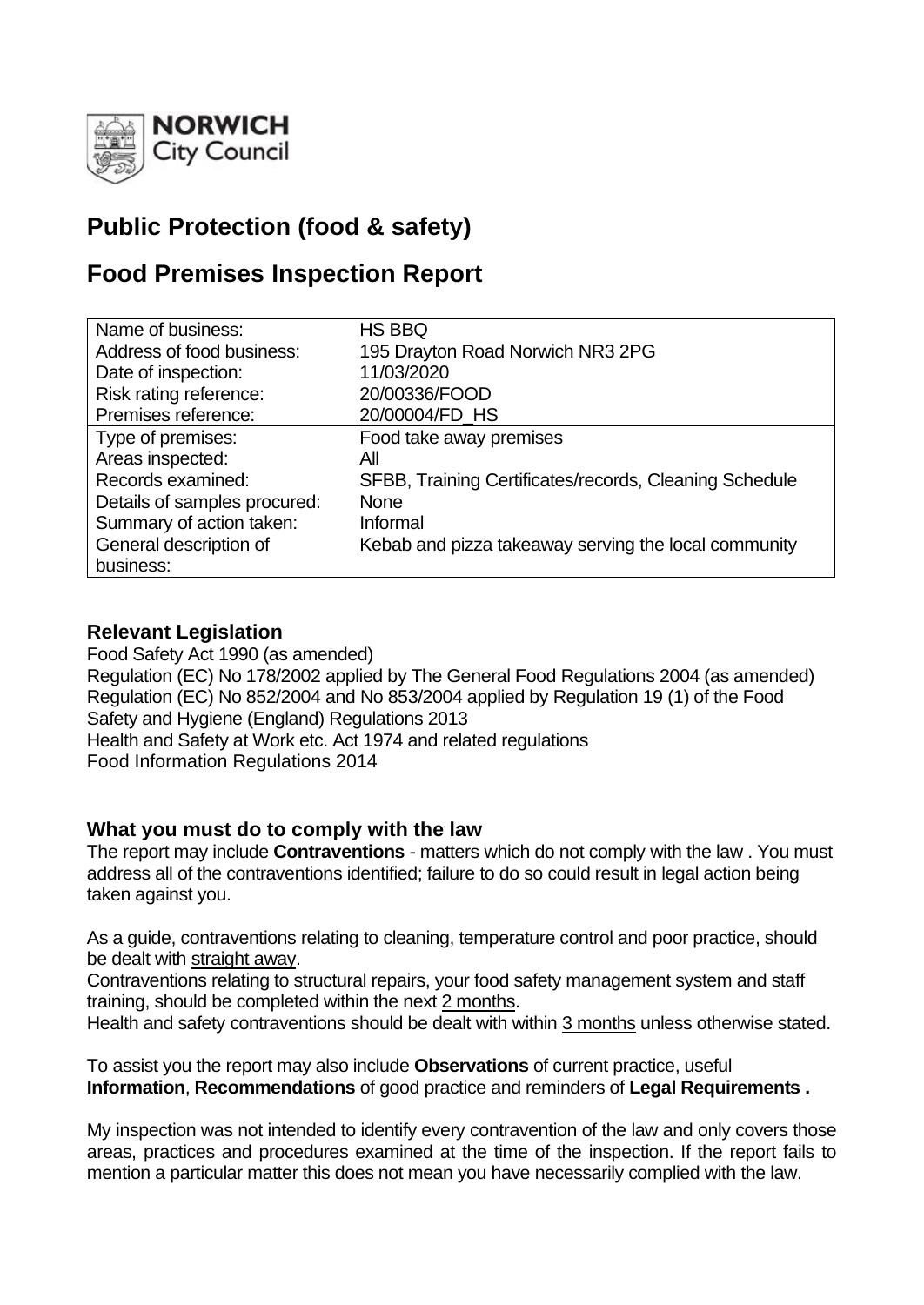## **FOOD SAFETY**

## **How we calculate your Food Hygiene Rating:**

The food safety section is divided into three areas which you are scored against for the hygiene rating:

- 1. Food hygiene and safety procedures
- 2. Structural requirements
- 3. Confidence in management/control procedures

Your Food Hygiene Rating is 4 - a good standard



## **1. Food Hygiene and Safety**

Food hygiene standards are high. You demonstrated a very good standard of compliance with legal requirements. You have safe food handling practices and procedures and all the necessary control measures to prevent cross-contamination are in place. Some minor contraventions require your attention. **(Score 5)**

### Contamination risks

**Contravention** You could not demonstrate effective heat disinfection of the food equipment and utensils you use for handling both raw and ready-to-eat foods.:

• tongs

Separate equipment and utensils must be provided. Such equipment should be easily identifiable (e.g. colour coded) and must be stored and washed separately.

#### Hand-washing

**Contravention** The following indicated that hand-washing was not suitably managed:

• no soap was available at the wash hand basin in the preparation area.

## **2. Structure and Cleaning**

The structure facilities and standard of cleaning and maintenance are all of a good standard and only minor repairs and/or improvements are required. Pest control and waste disposal provisions are adequate. The minor contraventions require your attention. **(Score 5)**

## Cleaning of Structure

**Contravention** The following items were dirty and require more frequent and thorough cleaning: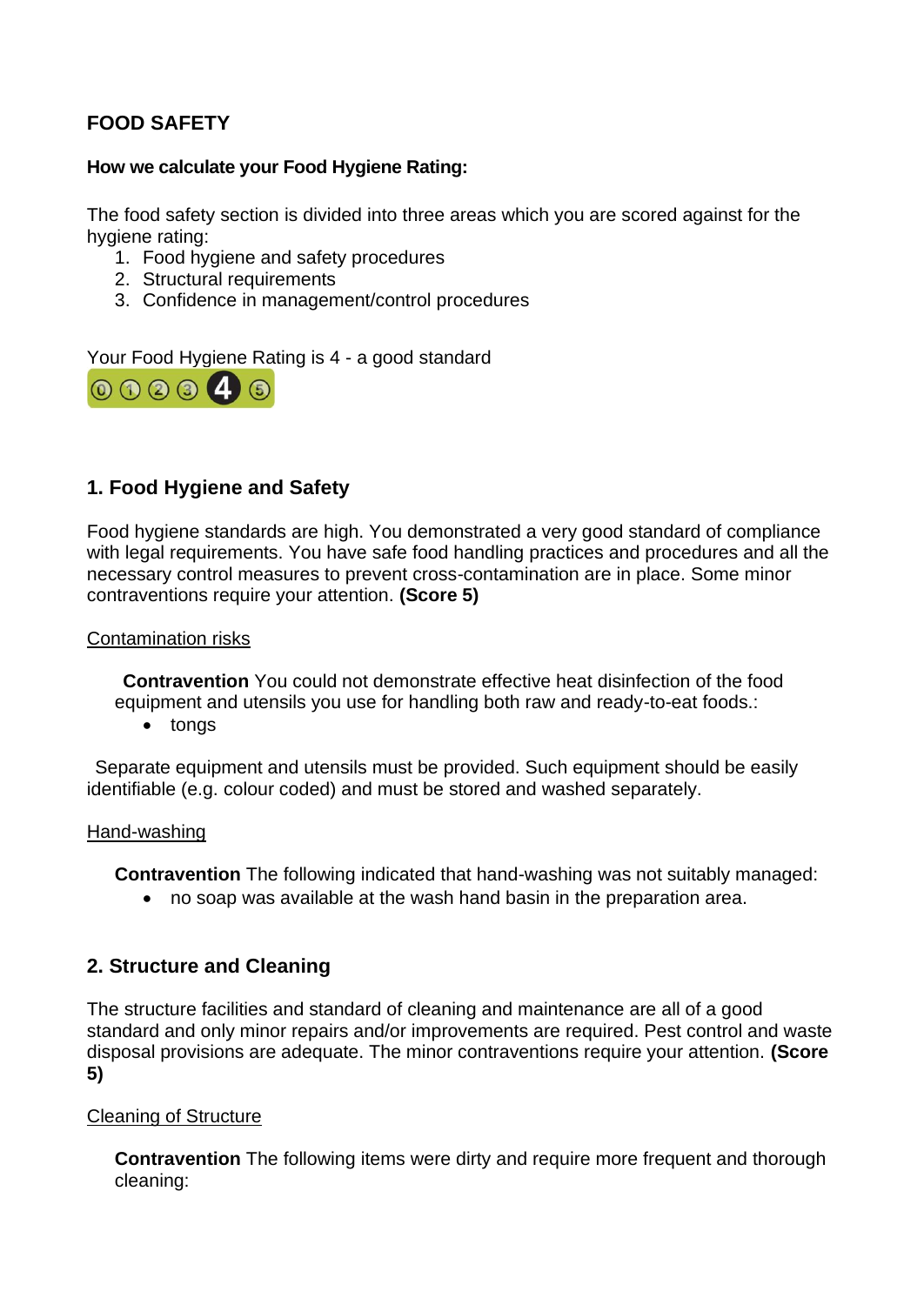- floor wall junctions
- behind and under equipment
- shelf beneath sink

**Contravention** The following items could not be effectively cleaned and must be covered or made non-absorbent:

• mdf or chipboard shelves under counter

**Observation** The kitchen had been well maintained and the standard of cleaning was good.

Facilities and Structural provision

**Contravention** The following facilities were inadequate and must be improved:

• no ventilated lobby between the toilet and the preparation area. This should be provided.

As a minimum a self closer should be provided to the toilet door and mechanical ventilation provided to the cubicle.

## **3. Confidence in Management**

There are generally satisfactory food safety controls in place although there is evidence of some non-compliance with the law. The contraventions require your attention; although not critical to food safety they may become so if not addressed. **(Score 10)**

### Food Hazard Identification and Control

**Contravention** The following pre-requisites have not been met and this means that your food safety management system will be ineffective:

- not using the day dot system nor labelling foods in the fridges
- the layout of the kitchen is poor and not conducive to good food hygiene practices and preventing cross contamination (toilet opening directly into the kitchen)

### Proving Your Arrangements are Working Well

**Contravention** You are not working to the following safe methods in your SFBB pack:

- personal hygiene / handwashing (no soap at the hand wash basin)
- Daily Diary not being used
- 4-weekly checks not being used
- training records / supplier lists incomplete
- cleaning schedule does not cover all areas and major pieces of equipment